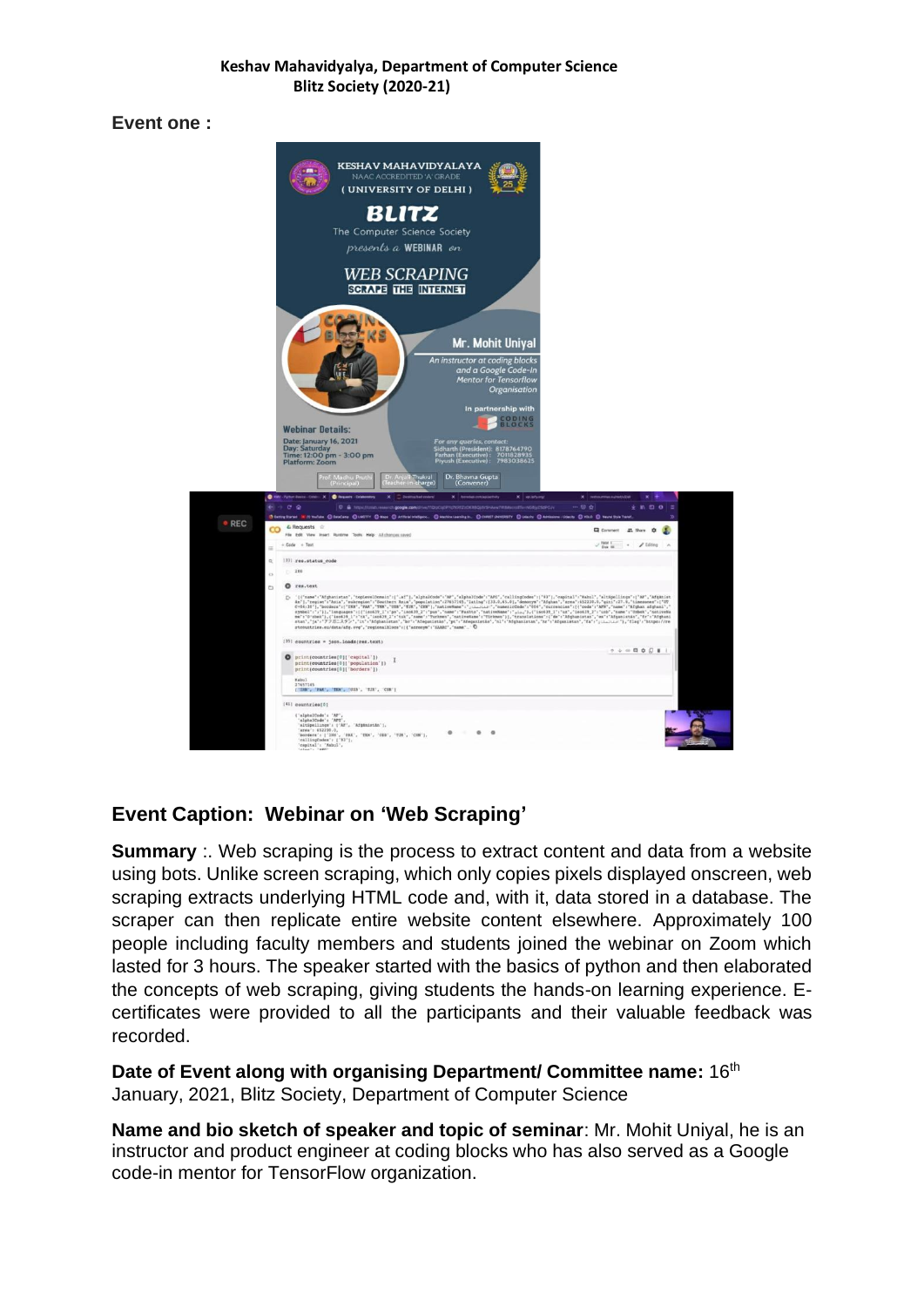### **Keshav Mahavidyalya, Department of Computer Science Blitz Society (2020-21)**

**Event two: KESHAV MAHAVIDYALAYA** University of Delhi **BLITZ** THE CO SCIENCE SOCIETY **WEBINAR ON** ANDROID DEVELOPMENT WITH KOTLIN FEB 2021 | 1 PM 07 **DUR SPEAKERS RAHUL GUPTA RAHUL RAY** roduct Manager at ATC **Android Developer at** re Engineer rk (PHP) Prof. Madhu Pruthi Dr. Anjali Thukral<br>[Teacher-in-charge] vna Gupta<br>1  $\bullet$  in . **Kotlin** Exa ⊙  $\circ$ *urruys*<br>- myArray = arrayOf<**Int**>(1,2,3)<br>ntln(myArrayn  $\prec$ þ [Ljava.lang.Integer;@5451c3ab **ROMAN**  $\blacksquare$   $\rho$  Type  $O$ □□●□□  $-5404$  $\bigcirc$ SA AS  $\bullet$  $\bullet$  $GH$ 

**Event Caption: Webinar** on 'Android Development with Kotlin'

**Summary** : a cross-platform programming language ([Kotlin](https://www.geeksforgeeks.org/introduction-to-kotlin/)) that may be used as an alternative to Java for Android App Development. It is much simpler for beginners to try as compared to Java. Around 80 people including students and teachers joined this two-hour long webinar on Microsoft Teams. In the first session, the basics of Kotlin was taken. The second half of the session was taken up by giving the hands-on experience of app development on Android Studio in the session.

**Date of Event along with organising Department/ Committee name: 7 th February, 2021**, Blitz Society, Department of Computer Science

**Name and bio sketch of speaker and topic of seminar**: **Mr. Rahul Ray( first speaker)** , a software engineer and Android developer at MathonGo. He has more than 3 years of experience and has worked with various start-ups and companies. by **Mr. Rahul Gupta, (second speaker)**, a web developer in Laravel Framework (PHP). He has more than two years of experience and is currently working as an Android developer at Datsme and as a product manager at Across The Globe (ATG).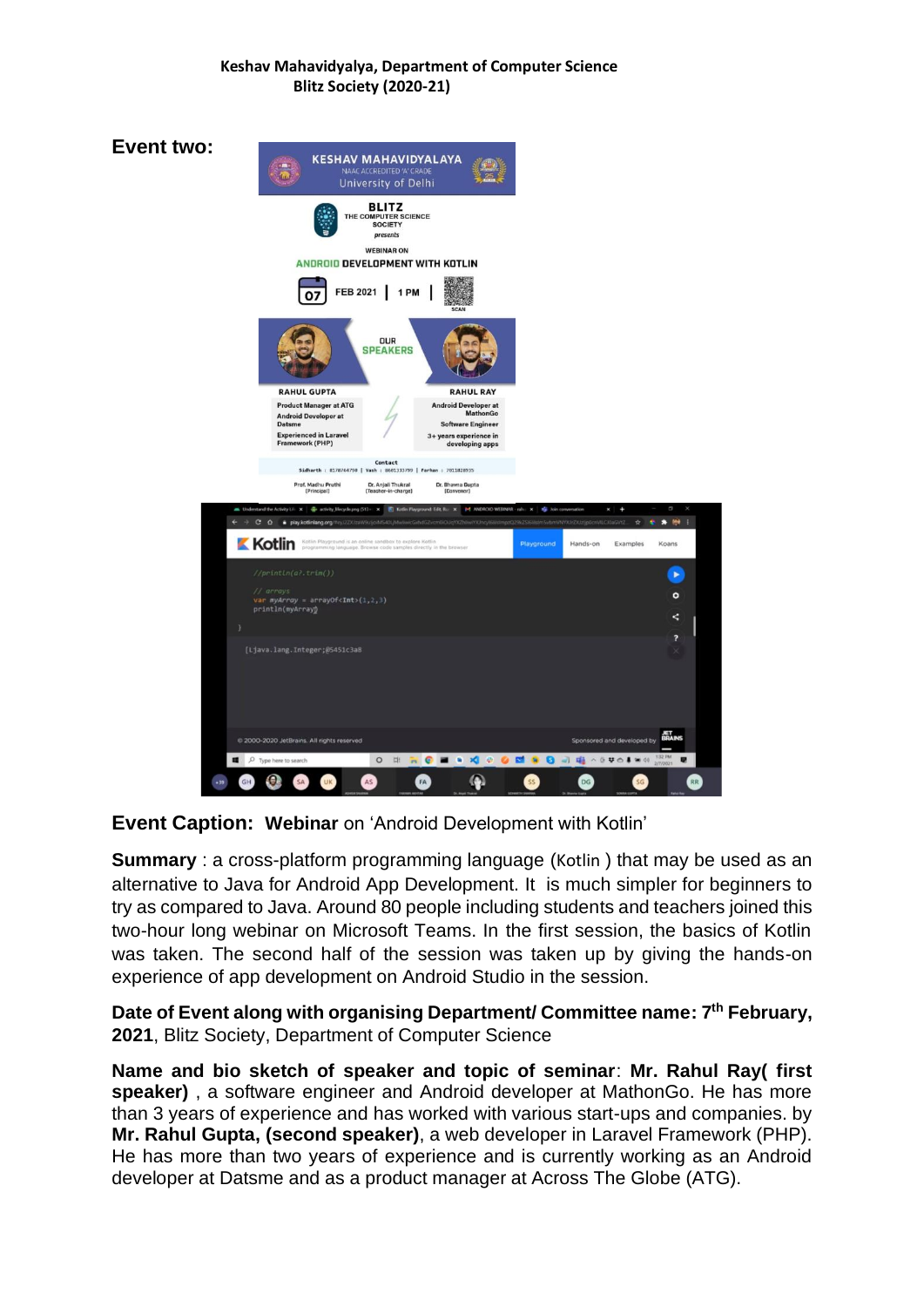Event three:



## **Event Caption: Webinar** on ''Ethical Hacking'

**Summary** Ethical hacking is a process of detecting weaknesses in an application, system, or organization's structure that an enemy can use to exploit an individual or organization. They use this process to prevent cyberattacks and security cracks by lawfully hacking into the systems and looking for weak points. The webinar was conducted on Microsoft Teams and went on for three hours. More than 60 participants including students and faculty members attended the webinar. The speaker started with the basics of ethical hacking and later gave a hands-on tutorial on hacking for the beginners. The webinar was highly insightful and knowledgeable

**Date of Event along with organising Department/ Committee name: 27th February, 2021**, Blitz Society, Department of Computer Science

**Name and bio sketch of speaker and topic of seminar**: **Mr. Ayush Pritam Bagle**, a cyber-security expert and a certified ethical hacker who is among India's top 50 pentesters on the website tryhackme).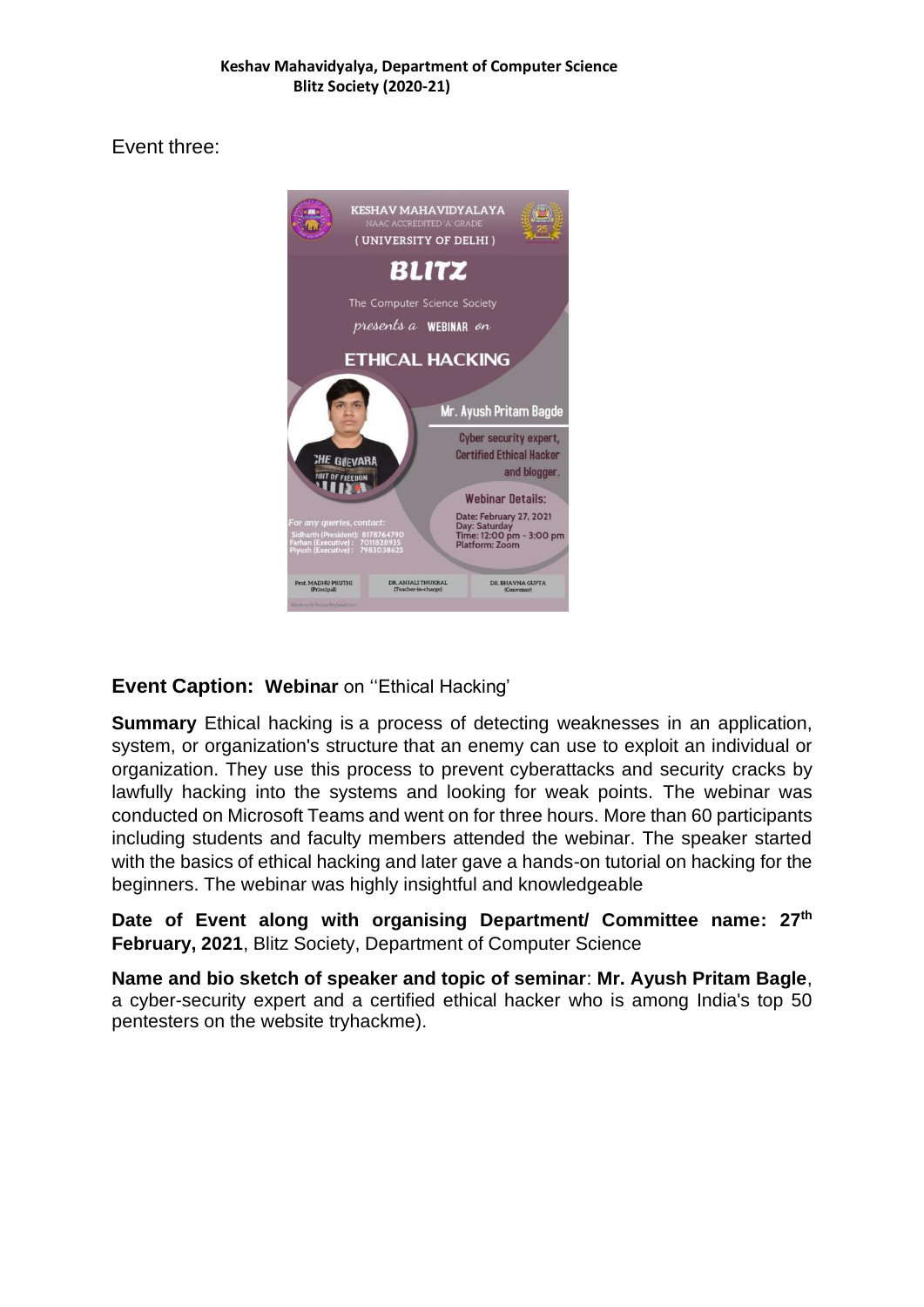## Event four:



## **Event Caption: Online, language independent coding competition**

**Summary** The competition was conducted on the platform **HackerRank** and went on for three hours during which the participants could submit their codes for the respective questions on the platform itself in any coding language which they were comfortable in. The questions were of varying difficulty levels to test the coding skills of the participants. Around 32 students registered for the competition among which 3 winners were declared at the end. Certificates and cash prizes were given to all the winners.

Date of Event along with organising Department/ Committee name: 2<sup>nd</sup> March, **2021**, Blitz Society, Department of Computer Science